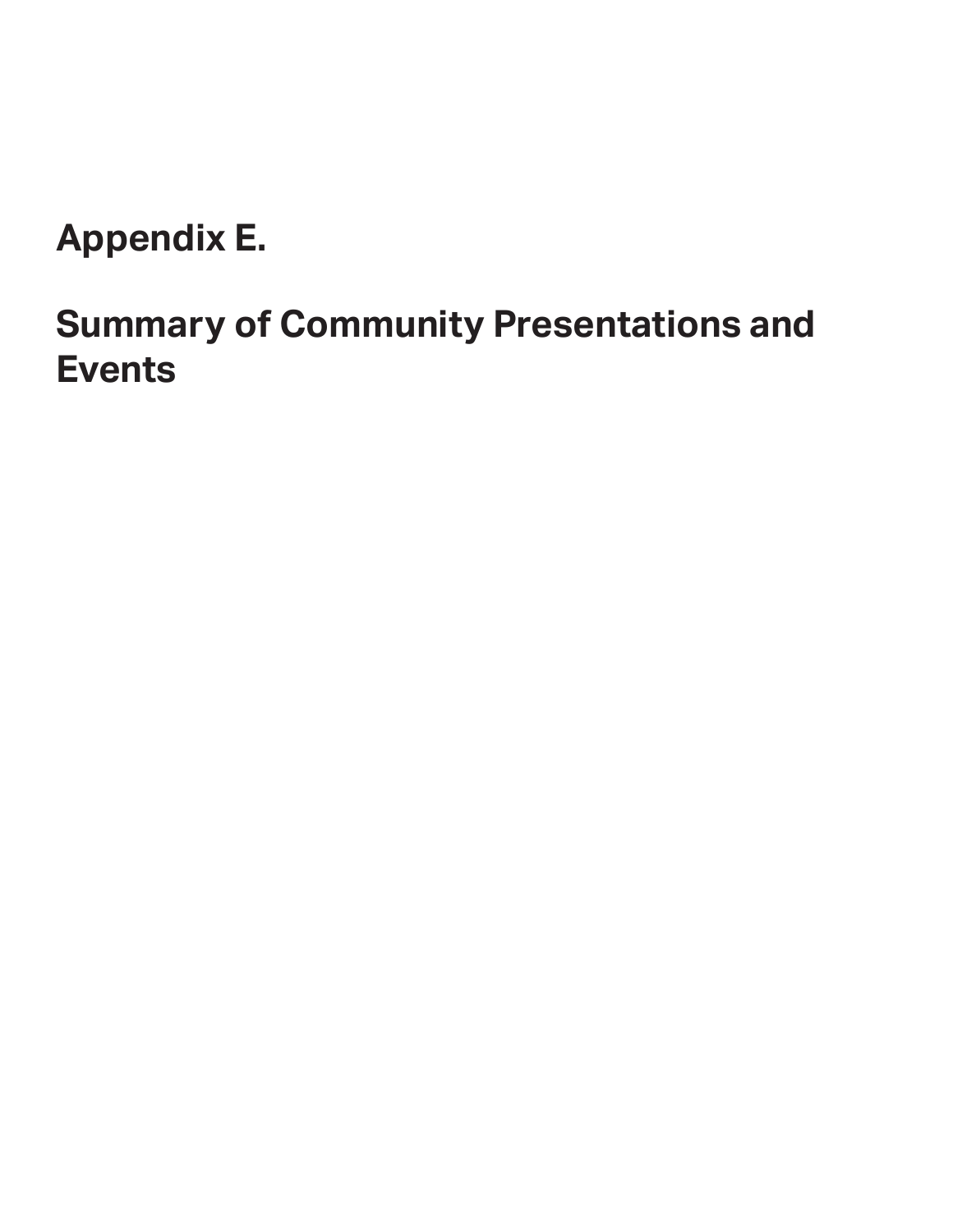

## **Summary of Community Presentations and Events**

Table E-1 summarizes the community presentations and events that have occurred during this environmental phase.

|  |  | Table E-1. Summary of Community Presentations and Events |  |
|--|--|----------------------------------------------------------|--|
|--|--|----------------------------------------------------------|--|

| Date         | <b>Event Type</b>                                                                          | <b>Target Audience</b>                          |
|--------------|--------------------------------------------------------------------------------------------|-------------------------------------------------|
| 12/16 - 1/17 | Environmental Justice Interviews                                                           | <b>Environmental Justice</b>                    |
| 9/7/2017     | Go Lloyd Briefing                                                                          | <b>Transportation Management</b><br>Association |
| 9/12/2017    | Project Open House #1                                                                      | <b>General Public</b>                           |
| 9/26/2018    | <b>Community Liaisons Meeting #1</b>                                                       | <b>Project Community Liaisons</b><br>Group      |
| 9/28/2017    | Neighborhood and Community Forum                                                           | <b>General Public</b>                           |
| 10/7/2017    | <b>Community Walk and Bike Ride</b>                                                        | <b>General Public</b>                           |
| 11/2/2017    | Lloyd District Community Association<br><b>Committee Briefing</b>                          | <b>Business Association</b>                     |
| 11/27/2017   | Boise Neighborhood Association Land<br>Use and Transportation Committee<br><b>Briefing</b> | Neighborhood Association                        |
| 12/12/2017   | Portland Business Alliance Land<br>Use and Transportation Committee<br><b>Briefing</b>     | <b>Business Association</b>                     |
| 12/11/2017   | Albina Vision Trust Briefing                                                               | <b>Environmental Justice</b>                    |
| 12/7/2017    | <b>Briefing with Pastor Hennessee</b><br>of Vancouver Avenue First Baptist<br>Church       | <b>Environmental Justice</b>                    |
| 12/12/2017   | <b>Community Organizer Steven Green</b><br><b>Briefing</b>                                 | <b>Environmental Justice</b>                    |
| 1/3/2018     | The Street Trust Staff Briefing                                                            | <b>Active Transportation</b><br>Organization    |
| 3/1/2018     | Portland Public Schools Staff Briefing                                                     | <b>School District</b>                          |
| 3/7/2018     | Community Liaisons Meeting #2                                                              | <b>Project Community Liaisons</b><br>Group      |
| 3/14/2018    | Albina Vision Trust Staff and<br><b>Organizers Briefing</b>                                | Environmental Justice                           |
| 3/19/2018    | Design Week Portland Presentation                                                          | Design Community                                |
| 3/20/2018    | <b>Local Church Pastors Breakfast</b>                                                      | <b>Environmental Justice</b>                    |
| 3/21/2018    | Central Eastside Industrial Council<br>Presentation                                        | <b>Business Association</b>                     |
| 4/9/2018     | Eliot Neighborhood Association<br><b>Briefing</b>                                          | Neighborhood Association                        |